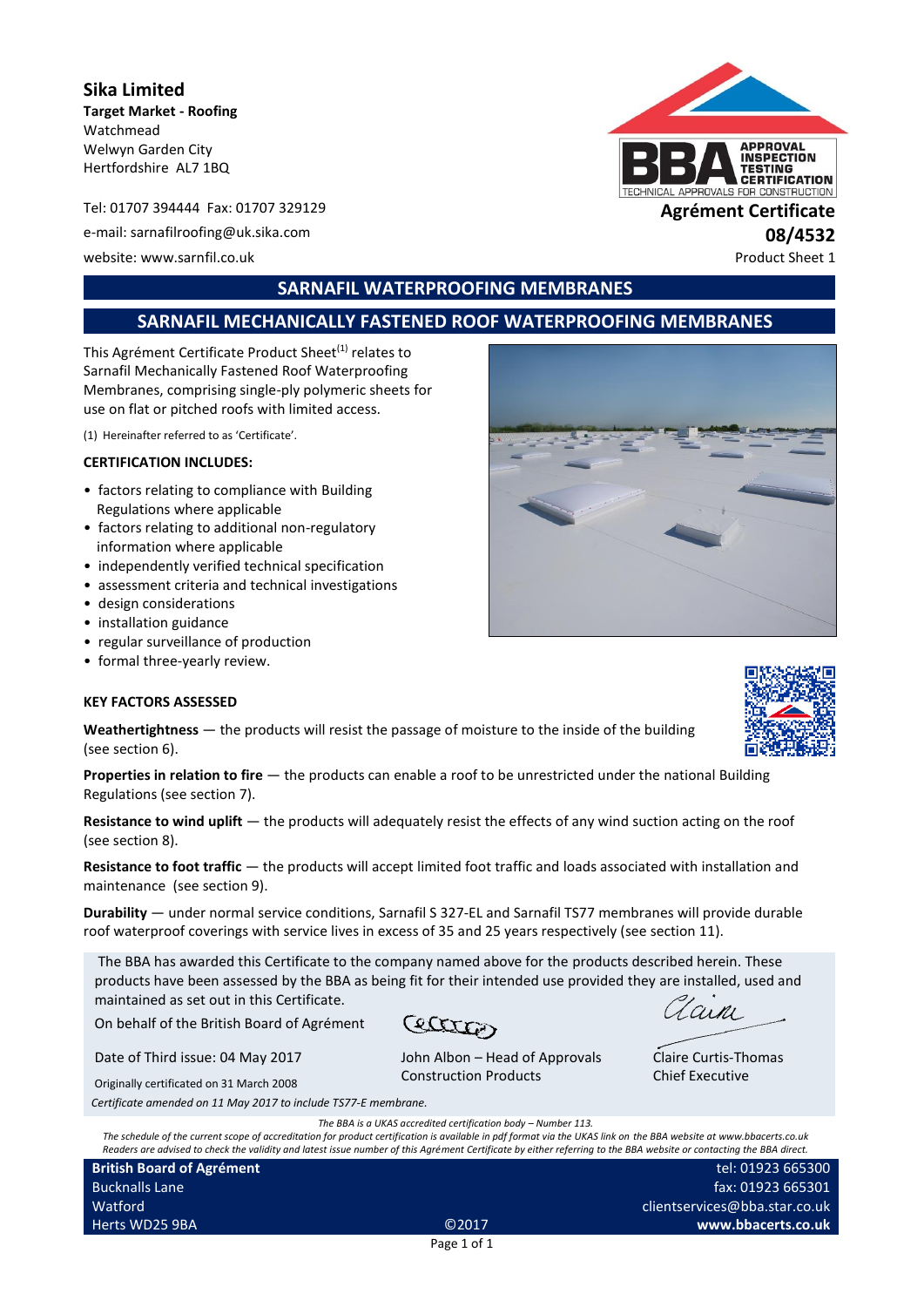# **Regulations**

In the opinion of the BBA, Sarnafil Mechanically Fastened Roof Waterproofing Membranes, if installed, used and maintained in accordance with this Certificate, can satisfy or contribute to satisfying the relevant requirements of the following Building Regulations (the presence of a UK map indicates that the subject is related to the Building Regulations in the region or regions of the UK depicted):

|                                             |                         | The Building Regulations 2010 (England and Wales) (as amended)                                                                                                                                                                                                                                                                                                                                                           |  |  |  |
|---------------------------------------------|-------------------------|--------------------------------------------------------------------------------------------------------------------------------------------------------------------------------------------------------------------------------------------------------------------------------------------------------------------------------------------------------------------------------------------------------------------------|--|--|--|
| <b>Requirement:</b><br>Comment:             | B4(2)                   | <b>External fire spread</b><br>The use of the products in a suitable roof specification can be unrestricted under this<br>Requirement. See section 7 of this Certificate.                                                                                                                                                                                                                                                |  |  |  |
| <b>Requirement:</b><br>Comment:             | C2(b)                   | <b>Resistance to moisture</b><br>The products, including joints, will enable a roof to satisfy this Requirement. See section<br>6.1 of this Certificate.                                                                                                                                                                                                                                                                 |  |  |  |
| <b>Regulation:</b><br>Comment:              | 7                       | <b>Materials and workmanship</b><br>The products are acceptable. See section 11 and the Installation part of this Certificate.                                                                                                                                                                                                                                                                                           |  |  |  |
|                                             |                         | The Building (Scotland) Regulations 2004 (as amended)                                                                                                                                                                                                                                                                                                                                                                    |  |  |  |
| <b>Regulation:</b><br>Comment:              | 8(1)(2)                 | Durability, workmanship and fitness of materials<br>Use of the products satisfies the requirements of this Regulation. See sections 10 and 11<br>and the Installation part of this Certificate.                                                                                                                                                                                                                          |  |  |  |
| <b>Regulation:</b><br>Standard:<br>Comment: | 9<br>2.8                | <b>Building standards applicable to construction</b><br>Spread from neighbouring buildings<br>When used in a suitable roof specification, the products are classified as having low<br>vulnerability under clause 2.8. $1^{(1)(2)}$ of this Standard and will enable a roof to be<br>unrestricted, with reference to clauses 2.8.1 <sup>(1)(2)</sup> and 2.8.2 <sup>(1)(2)</sup> . See section 7 of this<br>Certificate. |  |  |  |
| Standard:<br>Comment:                       | 3.10                    | Precipitation<br>The products, including joints, will enable a roof to satisfy the requirements of this<br>Standard, with reference to clauses 3.10.1 $(1)(2)$ and 3.10.7 $(1)(2)$ . See section 6.1 of this<br>Certificate.                                                                                                                                                                                             |  |  |  |
| Standard:<br>Comment:                       | 7.1(a)                  | Statement of sustainability<br>The products can contribute to meeting the relevant requirements of Regulation 9,<br>Standards 1 to 6 and therefore will contribute to a construction meeting a bronze level<br>of sustainability as defined in this Standard.                                                                                                                                                            |  |  |  |
| <b>Regulation:</b><br>Comment:              | 12                      | <b>Building standards applicable to conversions</b><br>Comments in relation to the products under Regulation 9, Standards 1 to 6, also apply to<br>this Regulation, with reference to clause 0.12.1 <sup>(1)(2)</sup> and Schedule $6^{(1)(2)}$ .<br>(1) Technical Handbook (Domestic).                                                                                                                                  |  |  |  |
|                                             |                         | (2) Technical Handbook (Non-Domestic).                                                                                                                                                                                                                                                                                                                                                                                   |  |  |  |
|                                             |                         | The Building Regulations (Northern Ireland) 2012 (as amended)                                                                                                                                                                                                                                                                                                                                                            |  |  |  |
| <b>Regulation:</b><br>Comment:              | 23(a)(i)<br>(iii)(b)(i) | <b>Fitness of materials and workmanship</b><br>The products are acceptable. See section 11 and the Installation part of this Certificate.                                                                                                                                                                                                                                                                                |  |  |  |
| <b>Regulation:</b><br>Comment:              | 28(b)                   | <b>Resistance to moisture and weather</b><br>The products, including joints, will enable a roof to satisfy the requirements of this<br>Regulation. See section 6.1 of this Certificate.                                                                                                                                                                                                                                  |  |  |  |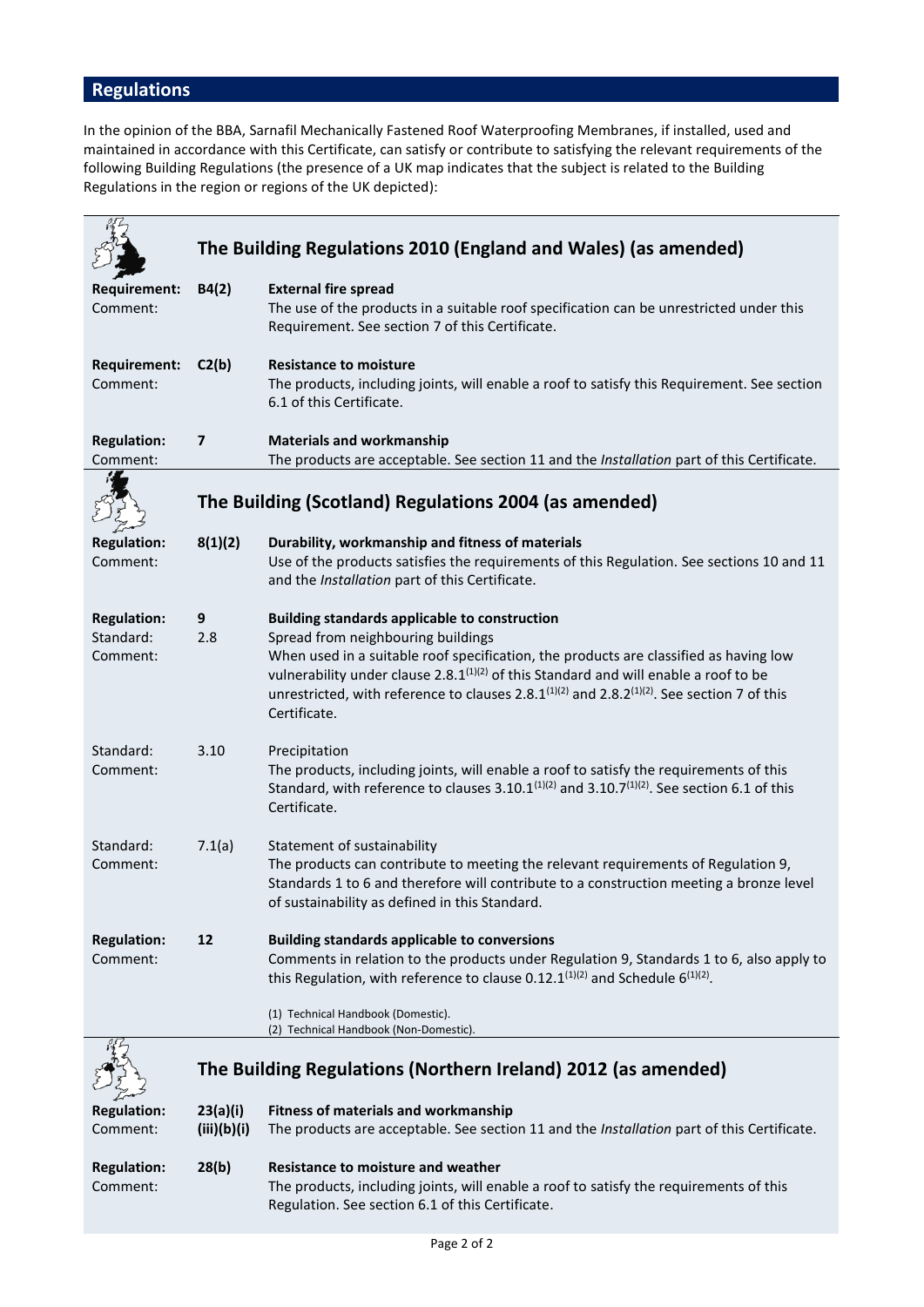| <b>Regulation:</b> | 36(b) | <b>External fire spread</b>                                                         |  |  |
|--------------------|-------|-------------------------------------------------------------------------------------|--|--|
| Comment:           |       | The use of the products in a suitable roof specification can be unrestricted by the |  |  |
|                    |       | requirements of this Regulation. See section 7 of this Certificate.                 |  |  |

# **Construction (Design and Management) Regulations 2015 Construction (Design and Management) Regulations (Northern Ireland) 2016**

Information in this Certificate may assist the client, designer (including Principal Designer) and contractor (including Principal Contractor) to address their obligations under these Regulations.

See sections: 1 *Description* (1.2) and 3 *Delivery and site handling* (3.3) of this Certificate.

## **Additional Information**

### **NHBC Standards 2017**

NHBC accepts the use of Sarnafil Mechanically Fastened Roof Waterproofing Membranes, provided they are installed, used and maintained in accordance with this Certificate, in relation to *NHBC Standards*, Chapter 7.1 *Flat roofs and balconies.*

## **CE marking**

The Certificate holder has taken the responsibility of CE marking the products in accordance with harmonised European Standard BS EN 13956 : 2012. An asterisk (\*) appearing in this Certificate indicates that data shown are given in the manufacturer's Declaration of Performance.

## **Registered Contractors Scheme**(1)

The Certificate holder operates a Registered Contractors Scheme for these products under which contractors are trained, registered and regularly reviewed by the Certificate holder to demonstrate that they are competent to carry out installation in accordance with this Certificate. Details of Registered Contractors are available from the Certificate holder. Registered Contractors are responsible for each installation of the products they undertake.

(1) The Certificate holder's records relating to their Registered Contractors Scheme will be audited annually by the BBA as part of its programme of surveillance.

# **Technical Specification**

## **1 Description**

- 1.1 Sarnafil Mechanically Fastened Roof Waterproofing Membranes comprise:
- Sarnafil S327-EL a multi-layer roof waterproofing membrane based on plasticised PVC, incorporating UV- and flame-retardant stabilisers
- Sarnafil TS77/TS77-E— a multi-layer, polyester-reinforced, synthetic roof waterproofing membrane based on flexible polyolefins (FPO) and incorporating UV- and flame-retardant stabilisers and a non-woven glassfibre inlay.

1.2 The membranes are manufactured to the nominal characteristics given in Table 1.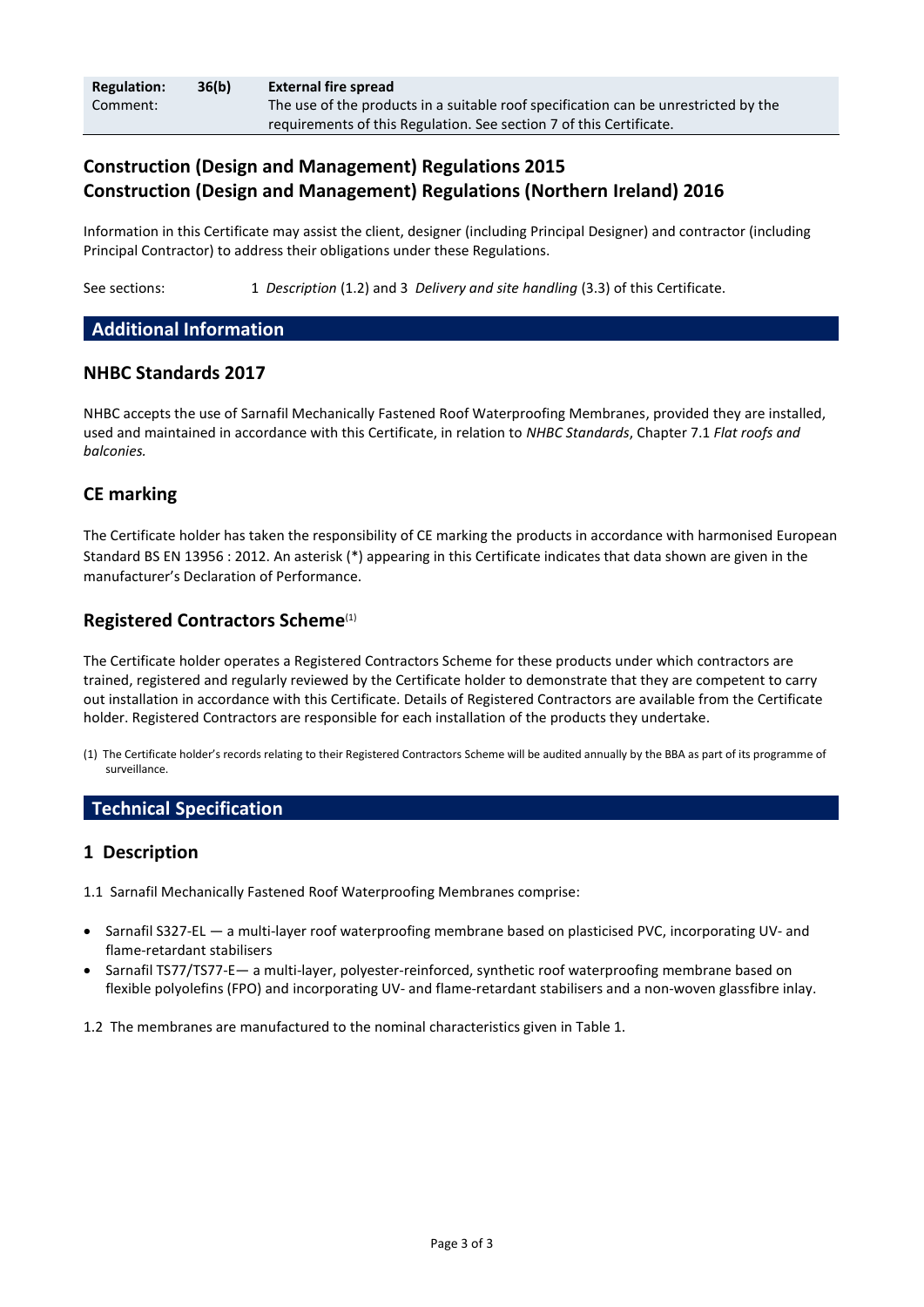#### *Table 1 Nominal characteristics — PVC and FPO membranes*

| <b>Characteristic</b><br>(unit)             | <b>Sarnafil</b><br><b>S327-EL</b> |            |            |            | <b>Sarnafil</b><br>TS77/TS77-E |                |                |                |
|---------------------------------------------|-----------------------------------|------------|------------|------------|--------------------------------|----------------|----------------|----------------|
| Thickness* (mm)                             | 1.2                               | 1.5        | 1.8        | 2.0        | 1.2                            | 1.5            | 1.8            | 2.0            |
| Roll length (m)                             | 20                                | 20         | 15         | 15         | 25                             | 20             | 15             | 15             |
| Roll width (m)                              | 2,3                               | 2,3        | 2,3        | 2,3        | $\overline{2}$                 | $\overline{2}$ | $\overline{2}$ | $\overline{2}$ |
| Weight (kg·m <sup>-2</sup> ) <sup>(1)</sup> | 1.6                               | 1.9        | 2.4        | 2.6        | 1.2                            | 1.45           | 2.0            | 2.2            |
| Roll weight (kg)                            | 64                                | 76         | 72         | 78         | 60                             | 60             | 60             | 66             |
| Colour                                      |                                   |            |            | grey/      | grey/                          | grey/          | grey/          |                |
| upper face                                  | A range of colours is available   |            |            | beige      | beige                          | beige          | beige          |                |
| lower face                                  |                                   |            |            |            |                                |                |                |                |
| Tensile strength*                           |                                   |            |            |            |                                |                |                |                |
| N per 50 mm)                                |                                   |            |            |            |                                |                |                |                |
| longitudinal                                | >1100                             | >1100      | >1100      | >1100      | $\geq 900$                     | ≥1000          | $\geq 300$     | $\geq 300$     |
| transverse                                  | >1100                             | >1100      | >1100      | >1100      | $\geq 800$                     | $\geq 900$     | $\geq 300$     | $\geq$ 300     |
| Elongation* (%)                             |                                   |            |            |            |                                |                |                |                |
| longitudinal                                | $>12$                             | $\geq 12$  | $\geq 12$  | $\geq 13$  | $\geq 11$                      | $\geq 13$      | $\geq 13$      | $\geq 13$      |
| transverse                                  | $>12$                             | $\geq 12$  | $\geq 12$  | $\geq 13$  | $\geq 11$                      | $\geq 13$      | $\geq 13$      | $\geq 13$      |
| Tear strength* (N)                          |                                   |            |            |            |                                |                |                |                |
| longitudinal                                |                                   |            |            |            |                                |                |                |                |
| transverse                                  | $\geq$ 200                        | $\geq$ 200 | $\geq$ 200 | $\geq$ 200 | $\geq 300$                     | $\geq 300$     | $\geq 300$     | $\geq 300$     |
|                                             | $\geq$ 200                        | $\geq$ 200 | $\geq$ 200 | $\geq$ 200 | $\geq$ 300                     | $\geq$ 300     | $\geq 300$     | $\geq$ 300     |
| Dimensional                                 |                                   |            |            |            |                                |                |                |                |
| stability* (%)<br>longitudinal              | $\leq 0.3$                        | $\leq 0.3$ | $\leq 0.3$ | $\leq 0.3$ | $≤0.2$                         | $≤0.2$         | $≤0.2$         | $\leq 0.2$     |
| transverse                                  | $\leq 0.2$                        | $\leq 0.2$ | $≤0.2$     | $\leq 0.2$ | $≤0.1$                         | $\leq 0.1$     | $≤0.1$         | $\leq 0.1$     |
| Foldability at low                          |                                   |            |            |            |                                |                |                |                |
| temperature (°C)                            | $\leq -25$                        | $\leq -25$ | $\leq -25$ | $\leq -25$ | $\leq -15$                     | $\leq -35$     | $\leq -40$     | $\leq -40$     |
|                                             |                                   |            |            |            |                                |                |                |                |
| Impact                                      |                                   |            |            |            |                                |                |                |                |
| resistance* (mm)                            |                                   |            |            |            |                                |                |                |                |
| soft substrate                              | $\geq 800$                        | 900        | 1000       | ≥1000      | ≥800                           | $\geq 900$     | ≥1250          | ≥1500          |
| hard substrate                              | $\geq 450$                        | 600        | 700        | $\geq 700$ | $\geq 500$                     | 700            | 1000           | ≥1250          |
| <b>Static load</b>                          |                                   |            |            |            |                                |                |                |                |
| resistance*(kg)                             |                                   |            |            |            |                                |                |                |                |
| soft substrate                              |                                   | $\geq$ 20  | $\geq$ 20  | $\geq$ 20  | $\geq$ 20                      | $\geq$ 20      | $\geq$ 20      | $\geq$ 20      |
| hard substrate                              |                                   | $\geq$ 20  | $\geq$ 20  | $\geq$ 20  | $\geq$ 20                      | $\geq$ 20      | $\geq$ 20      | $\geq$ 20      |
| Watertightness*                             | Pass                              | Pass       | Pass       | Pass       | Pass                           | Pass           | Pass           | Pass           |

1.3 Ancillary items necessary for installation of the products and included in this Certificate are:

- Sarnabar 2mm thick, roll formed galvanized bar, perforated for mechanical fixing
- Sarnafast Fastening System approved by the Certificate holder for use with the membranes.

1.4 Other items or components which may be used with the products, but which are outside the scope of this Certificate, are:

- Sarnavap 500E, 1000E and 2000E polyethylene vapour control layers
- Sarnavap Jointing Tape double-sided tape for use in sealing the Sarnavap vapour control layers
- Sarnavap 5000E SA a self-adhered bituminous vapour control layer
- Sarnatherm a range of thermal insulations comprising rigid urethane foam and extruded polystyrene
- Sarnaplast 2235 elastomeric, one-part silicone sealant for sealing edges and perimeter upstand flashings
- Primer 110 surface primer for use on substrates prior to application of Sarnaplast 2235 on absorbent substrates/metal/Sarnafil G/S membranes
- Primer 501 a surface primer for use on substrates prior to application of Sarnaplast 2235 on absorbent substartes/metal/Sarnafil T membranes
- Sarnafil T Prep seam preparation for use prior to hot-air welding Sarnafil T and degreasing metal
- Sarnavap G/S Welding Cord welding cord used with Sarnabar to increase wind uplift resistance at perimeters, for use with Sarnafil S membranes
- Sarnavap T Welding Cord welding cord used with Sarnabar to increase wind uplift resistance at perimeters, for use with Sarnafil TS77 membranes
- SarnaTred Walkway Pads for roof maintenance/access.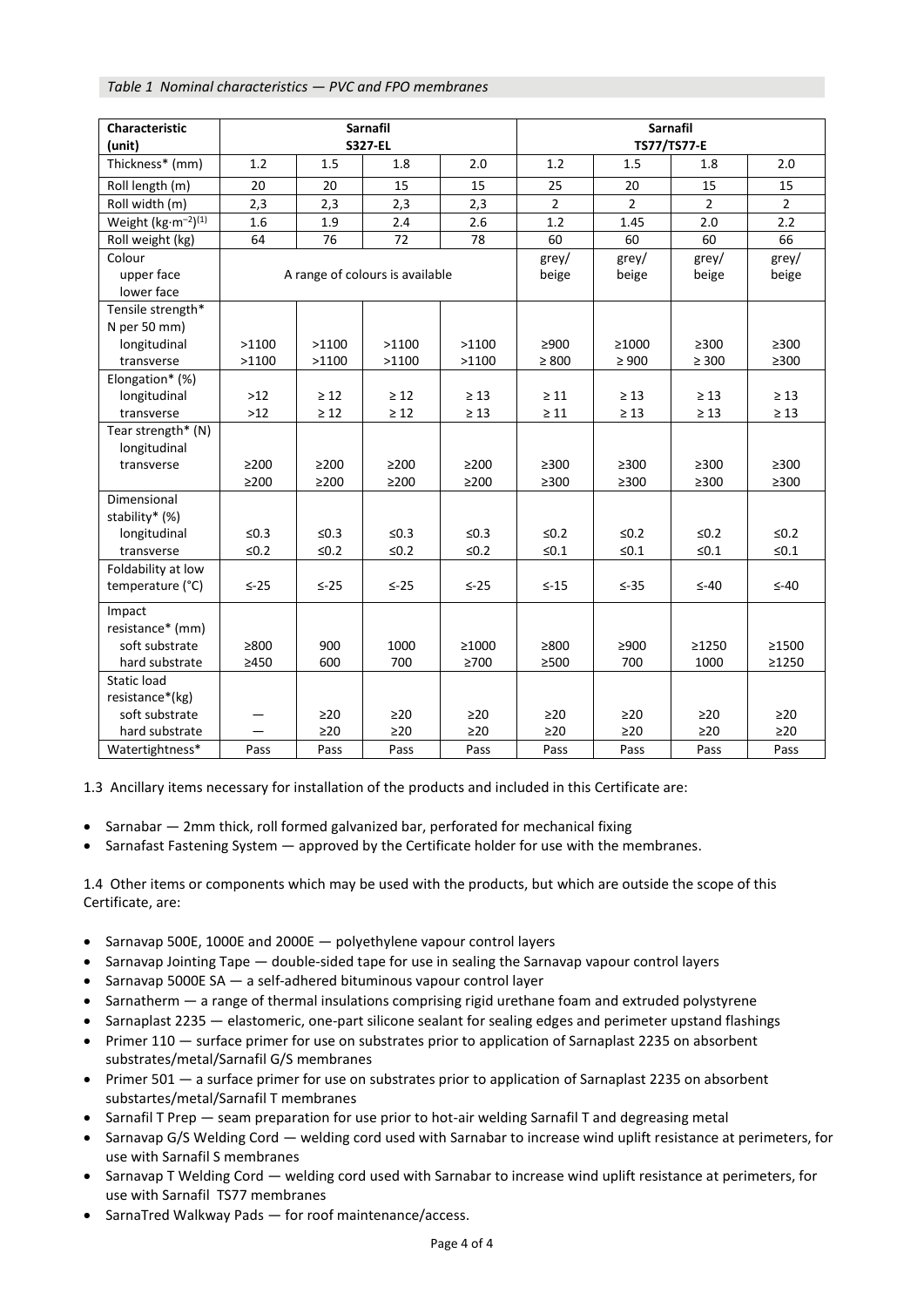# **2 Manufacture**

2.1 The products are manufactured by extrusion coating plasticised PVC and FPO into sheets. The sheets are then heat laminated with a reinforcing scrim in between.

2.2 As part of the assessment and ongoing surveillance of product quality, the BBA has:

- agreed with the manufacturer the quality control procedures and product testing to be undertaken
- assessed and agreed the quality control operated over batches of incoming materials
- monitored the production process and verified that it is in accordance with the documented process
- evaluated the process for management of nonconformities
- checked that equipment has been properly tested and calibrated
- undertaken to carry out the above measures on a regular basis through a surveillance process, to verify that the specifications and quality control being operated by the manufacturer are being maintained.

2.3 The management system of Sika Limited has been assessed and registered as meeting the requirements of BS EN ISO 9001 : 2008 and BS EN ISO 14001 : 2004 by SQS (Certificate 31982).

# **3 Delivery and site handling**

3.1 The products are delivered to site in rolls packaged in polythene bearing a label with the product identification, stock number, lot number, bulk roll number, area, date code and the BBA logo incorporating the number of this Certificate.

3.2 Rolls should be stored in a cool, dry area on a clean, level surface, and kept under cover. They should only be unwrapped from packaging at the time of installation, and unused membrane should be returned to its packaging until required.

3.3 The Certificate holder has taken the responsibility of classifying and labelling the products under the *CLP Regulation (EC) No 1272/2008 on the classification, labelling and packaging of substances and mixtures.* Users must refer to the relevant Safety Data Sheet(s).

## **Assessment and Technical Investigations**

The following is a summary of the assessment and technical investigations carried out on Sarnafil Mechanically Fastened Roof Waterproofing Membranes.

### **Design Considerations**

#### **4 General**

4.1 Sarnafil Mechanically Fastened Roof Waterproofing Membranes are satisfactory for as mechanically-fixed roof waterproofing layers on flat and pitched roofs with limited access.

4.2 Limited access roofs are defined for the purpose of this Certificate as those subjected only to pedestrian traffic for maintenance of the roof covering, cleaning of gutters etc. Where traffic in excess of this is envisaged, special precautions, such as additional protection to the membrane, must be taken (see section 9).

4.3 Flat roofs are defined for the purpose of this Certificate as those having a minimum finished fall of 1:80. Pitched roofs are defined as those having a fall in excess of 1:6. For design purposes, twice the minimum finished fall should be assumed, unless a detailed analysis of the roof is available, including overall and local deflection and direction of falls.

4.4 Decks to which the membranes are to be applied must comply with the relevant requirements of BS 6229 : 2003, BS 8217 : 2005 and, where appropriate, *NHBC Standards* 2017, Chapter 7.1.

4.5 Insulation systems or materials used in conjunction with the membranes must be either as described in the relevant clauses of BS 8217 : 2005 or be the subject of a current BBA Certificate and be used in accordance with, and within the limitations of, that Certificate.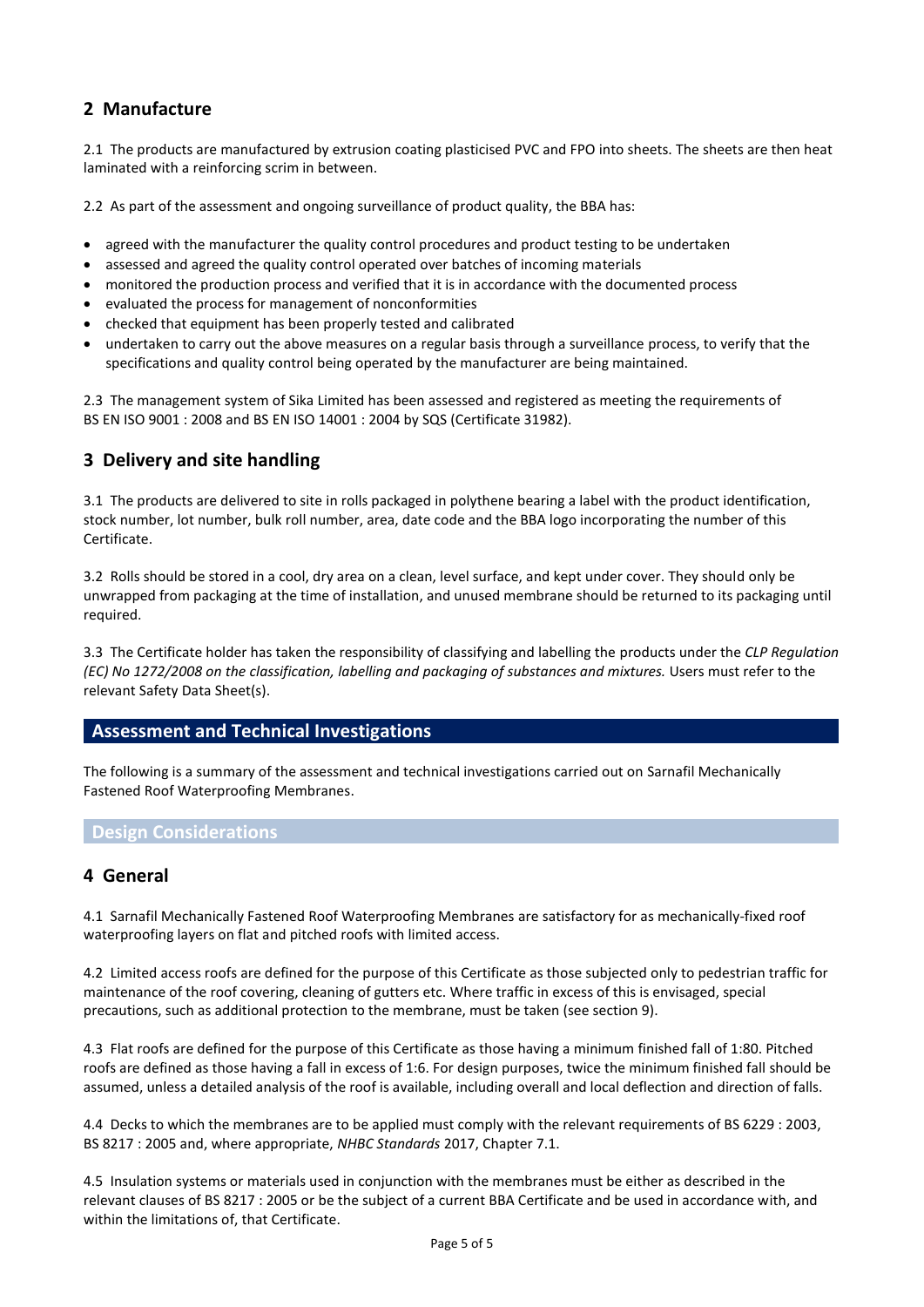4.6 The Sarnafil S327-EL membrane can be adversely affected by contact with bituminous products and polystyrene insulation boards. In these cases, a felt-backed version or a suitable separating layer must be used. Where doubt arises, the advice of the Certificate holder should be sought.

# **5 Practicability of installation**

The membranes should only be installed by members of the Certificate holder's Registered Contractors Scheme (see the *Additional Information* part of this Certificate).

# **6 Weathertightness**



6.1 The membranes, including joints, when completely sealed and consolidated, will adequately resist the passage of moisture into the building and enable a roof to comply with the requirements of the national Building Regulations.

6.2 The membranes are impervious to water and will provide a weathertight roof capable of accepting minor structural movement without damage.

# **7 Properties in relation to fire**



7.1 The following material specifications will be unrestricted by the requirements of the national Building regulations:

- a system comprising 19 mm thick plywood deck, one layer of Sarnavap vapour control layer, one layer of 80 mm PIR insulation and one layer of Sarnafil S327-12EL membrane, mechanically-fastened with Sarnafast fixings
- a system comprising 19 mm thick plywood deck, one layer of Sarnavap vapour control layer, one layer of 85 mm thick PIR insulation and one layer of Sarnafil S327-12EL membrane, mechanically-fastened with Sarnafast fixings
- a system comprising 19 mm thick plywood deck, one layer of Sarnavap vapour control layer, one layer of 75 mm thick mineral wool insulation and one layer of Sarnafil S327-12EL thick (3 m wide) membrane, mechanically-fastened with Sarnafast fixings
- a system comprising 19 mm thick OSB deck, one layer of Sarnavap 1000E vapour control layer, one layer of 140 mm rockwool insulation and one layer of Sarnafil TS77-12E membrane, mechanically-fastened.

7.2 The designation of other specifications (eg on combustible substrates) should be confirmed by:

*England and Wales* **—** test or assessment in accordance with Approved Document B, Appendix A, Clause A1 *Scotland* **—** test to conform to Mandatory Standard 2.8, clauses 2.8.1 and 2.8.2 *Northern Ireland* **—** test or assessment by a UKAS-accredited laboratory, BRE or an independent consultant with appropriate experience.

# **8 Resistance to wind uplift**

8.1 In mechanically-fastened systems, the number of fixings and their position will depend upon:

- wind uplift forces to be resisted
- the pull-out strength of fixing screws
- elastic limit of the membrane
- appropriate safety factors.

8.2 The number of fixings used should be established by reference to the wind uplift forces calculated by a suitably experience and competent individual in accordance with BS EN 1991-1-4 : 2005 and its UK National Annex, on the basis of the maximum permissible loads.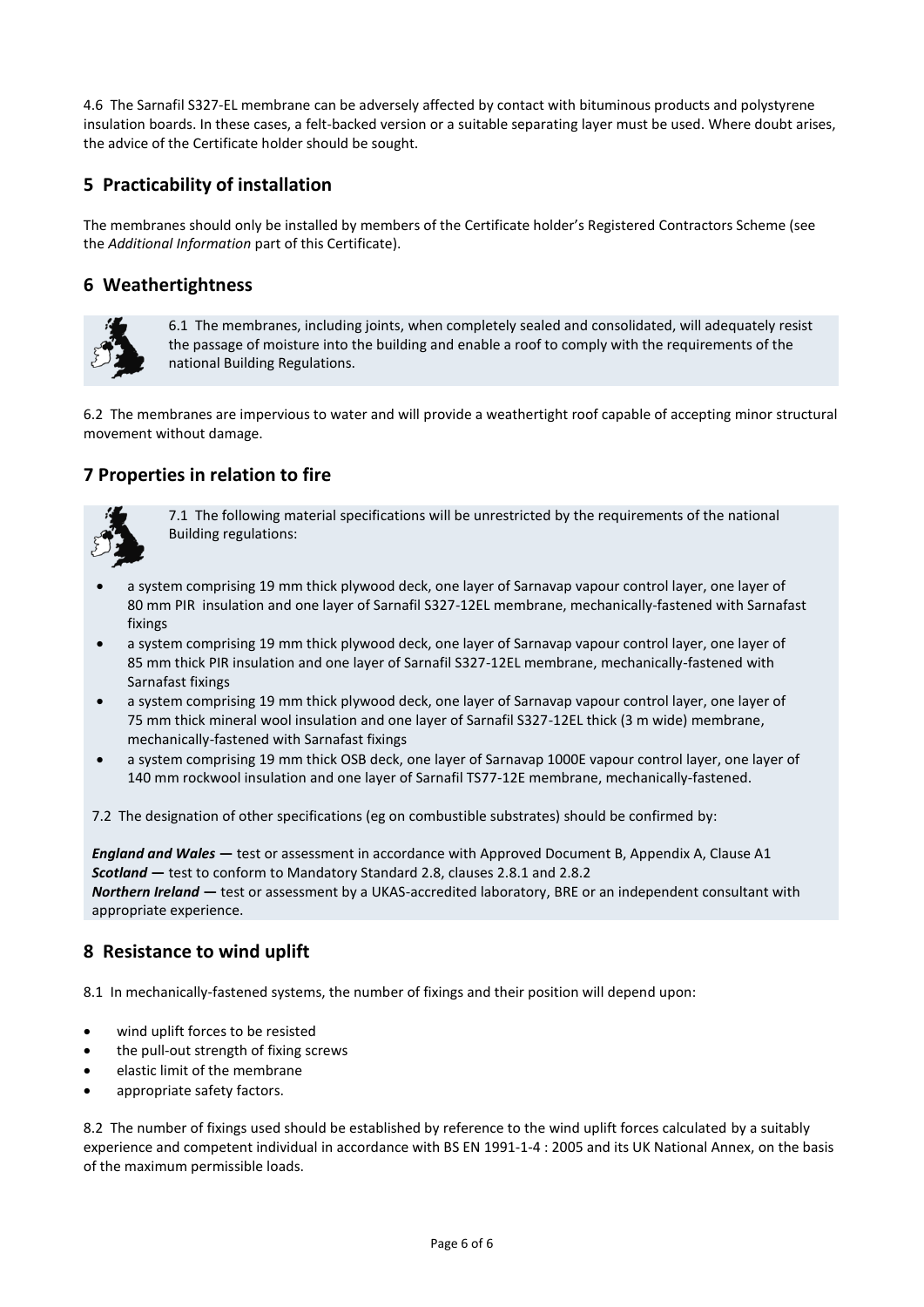8.3 The Certificate holder provides a design service which takes into account all the relevant information supplied, and provides a specification for the positioning of fastening bars or washers and the number of fixings required. Liability for the calculations of the design of the mechanically fastened system lies with the Certificate holder.

# **9 Resistance to foot traffic**

The membranes can withstand, without damage, the limited foot traffic and light concentrated loads associated with the installation and maintenance operations. Reasonable care should be taken, however, to avoid sharp objects or concentrated loads. Where regular traffic is envisaged, ie maintenance of lift equipment, a walkway should be provided using SarnaTred Walkway Pads or concrete slabs on paving support pads.

# **10 Maintenance**



10.1 The membranes must be the subject of annual inspections and maintenance to ensure continued performance. Exposed membrane must be free from the build-up.

10.2 A planned maintenance cycle, including inspections by the Certificate holder at minimum intervals of every five years, should be introduced if an extended service life is required. The Certificate holder can advise on methods of extending the service life. This could include the use of thicker membranes, specific maintenance requirements, or localised replacement or repair.

10.3 Any damage should be repaired in accordance with section 16 and the Certificate holder's instructions.

# **11 Durability**



**Sarnafil S327-EL**

11.1 a Sarnafil S327-EL roofing system, used in the context of this Certificate, will have a service life in excess of 35 years.

A life in excess of 40 years can be achieved with periodic maintenance, as described in section 10.

#### **Sarnafil TS77 and TS77-E**

11.2 Sarnafil TS77 and TS77-E will have a service life in excess of 25 years.

## **12 Reuse and recyclability**

The products comprise polyvinyl chloride, flexible polyolefins, polyester and glass, which can be recycled.

## **Installation**

## **13 General**

13.1 Installation of Sarnafil Mechanically Fastened Roof Waterproofing Membranes (see Figure 1) must be carried out by trained and approved installers working in accordance with the relevant clauses of the Certificate holder's instructions, BS 8217: 2005 and BS 8000-4 : 1989.

13.2 Conditions on site should be those for normal roof waterproofing work. Deck surfaces must be dry, clean and free from sharp projections, such as nail heads or concrete nibs. When used over a rough substrate, a suitable protection layer should be laid first.

13.3 In all cases, a vapour control layer should be used directly over the deck. When internal temperatures and humidity conditions will exceed 22°C with 50% relative humidity, special precautions should be taken and the Certificate holder should be consulted.

13.4 Insulation boards should be fixed to the substrate in such a way as not to impair the performance of the waterproofing membrane.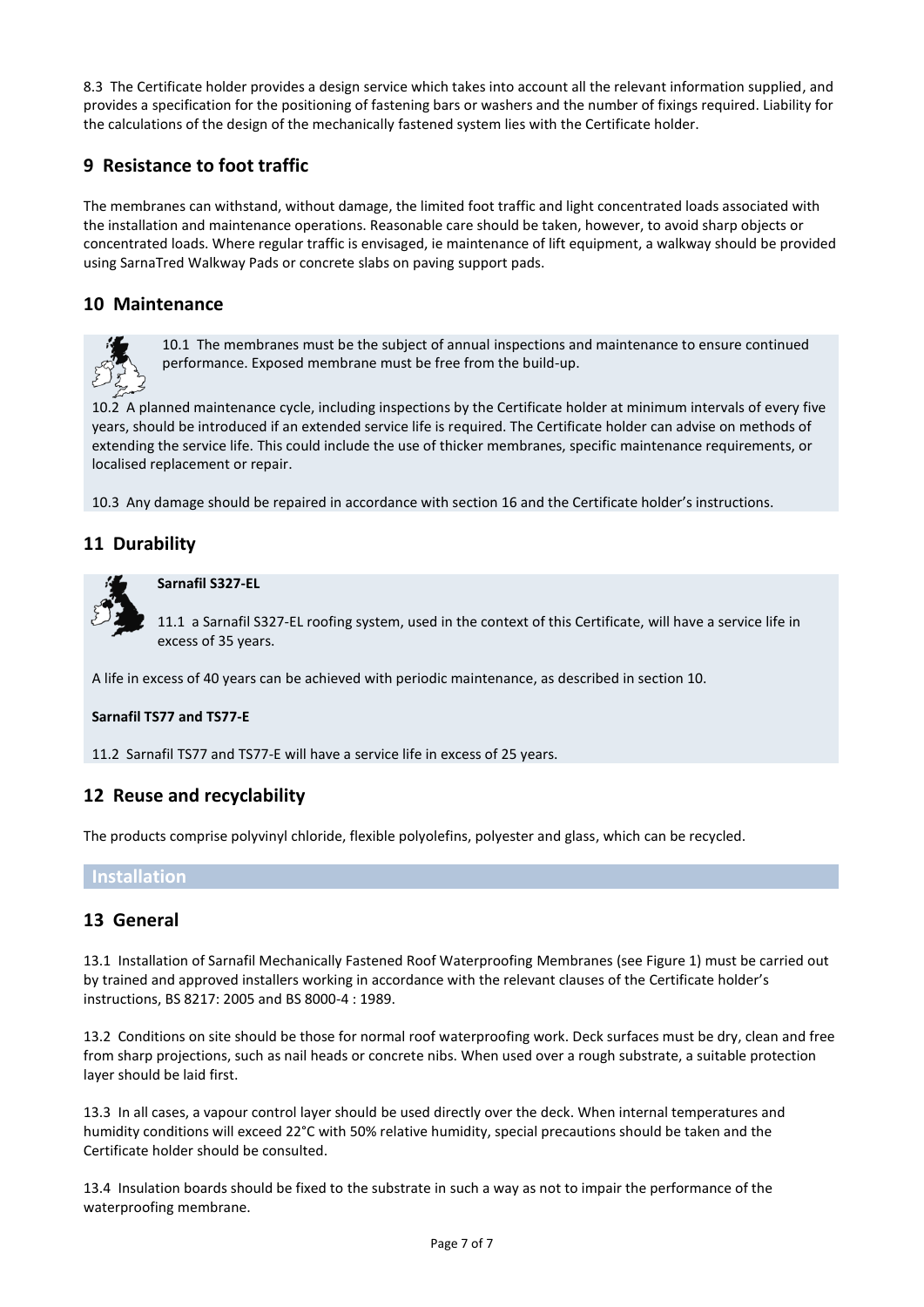#### 13.5 Installation should not be carried out during wet weather (ie rain, fog or snow).

#### *Figure 1 Fixing details*



#### **14 Procedure**

14.1 The membrane should be laid flat onto the substrate, without folds or ripples, and fixed to the deck either using Sarnabars fixed by screws through the membrane, or by the Sarnafast system (see Figure 1) through the overlap of the membrane.

14.2 The position of the bars or washers and the number of fixing screws required must be in accordance with the fixing specifications provided by the Certificate holder.

14.3 The Sarnabar is weatherproofed by heat welding 200 mm wide strips of Sarnafil membrane over the bar onto the main membrane (see Figure 1).

14.4 At a vertical flashing and penetration of the roof, the horizontal membrane requires additional fastening bars. On the perimeter, the membrane must be secured against tearing by welding a 4 mm diameter G/S or T cord to the membrane beyond the last fastening.

14.5 For continuous fixing the fastening bars should be positioned with a 10 mm gap to allow for expansion. Ends of the bars should be fixed with screws.

14.6 If the laps are to be hand welded, fastening bars should run at 90° to the side laps.

#### **Steel decks**

14.7 Steel decks must be manufactured from galvanized steel with a minimum thickness of 0.7 mm.

14.8 On main roof areas Sarnabars must always run at 90° to the profiled metal deck corrugations, and be mechanically-fastened using self-drilling and self-tapping screws and tubes in accordance with the Certificate holder's instructions.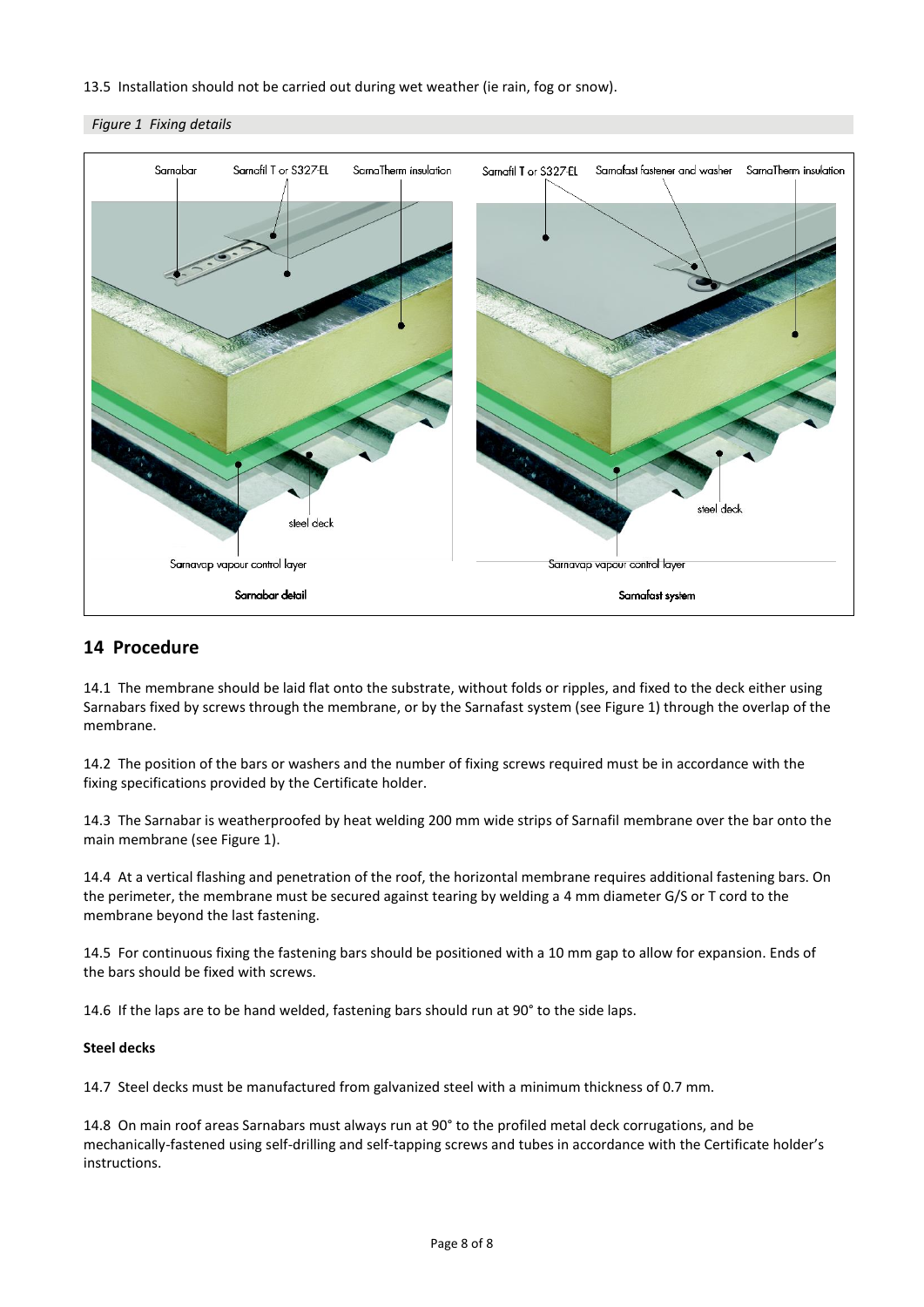#### **Reinforced concrete decks**

14.9 Concrete decks will require pre-drilling. The diameter of the holes should not be less than 6 mm and nylon dowels or self-tapping anchors are recommended. Fastening must be installed in accordance with the Certificate holder's instructions.

14.10 When re-roofing on concrete decks, fastening must be into the concrete. This should be noted particularly when using cement screeds or intermediate layers.

#### **Timber decks**

14.11 Fastening bars should be positioned above and fixed to beams or joists. If this is not possible, fastening bars must be positioned across the direction of timber planks, provided the planks are sufficiently fastened to withstand the imposed wind loads.

14.12 Fastening bars must be fixed by the Certificate holder's approved fasteners (nails are not suitable for this purpose). Acceptable loads on each fastener and corresponding space between fasteners in each case are calculated before installation.

## **15 Jointing and flashing**

15.1 Jointing is by electrically heated hot-air welding. The temperature should be set in accordance with the Certificate holder's instructions.

15.2 The welding area must be dry and clean. If Sarnafil T Prep is used, then it should be allowed to flash off totally prior to welding. If the membrane in the weld area has become contaminated, it should be cleaned in accordance with the Certificate holder's instructions.

15.3 The welded width of the joint must be a minimum of 25 mm. Care should be taken to ensure overheating of the membrane does not occur, as possible damage to the membrane may result.

15.4 The seam must be tested with a suitable metal probe and any weakness immediately repaired.

15.5 Flashing and detailing are formed in accordance with the Certificate holder's instructions.

#### **16 Repair**

Repairs must be carried out by cleaning the area around the damage and applying a patch as described in the Certificate holder's instructions.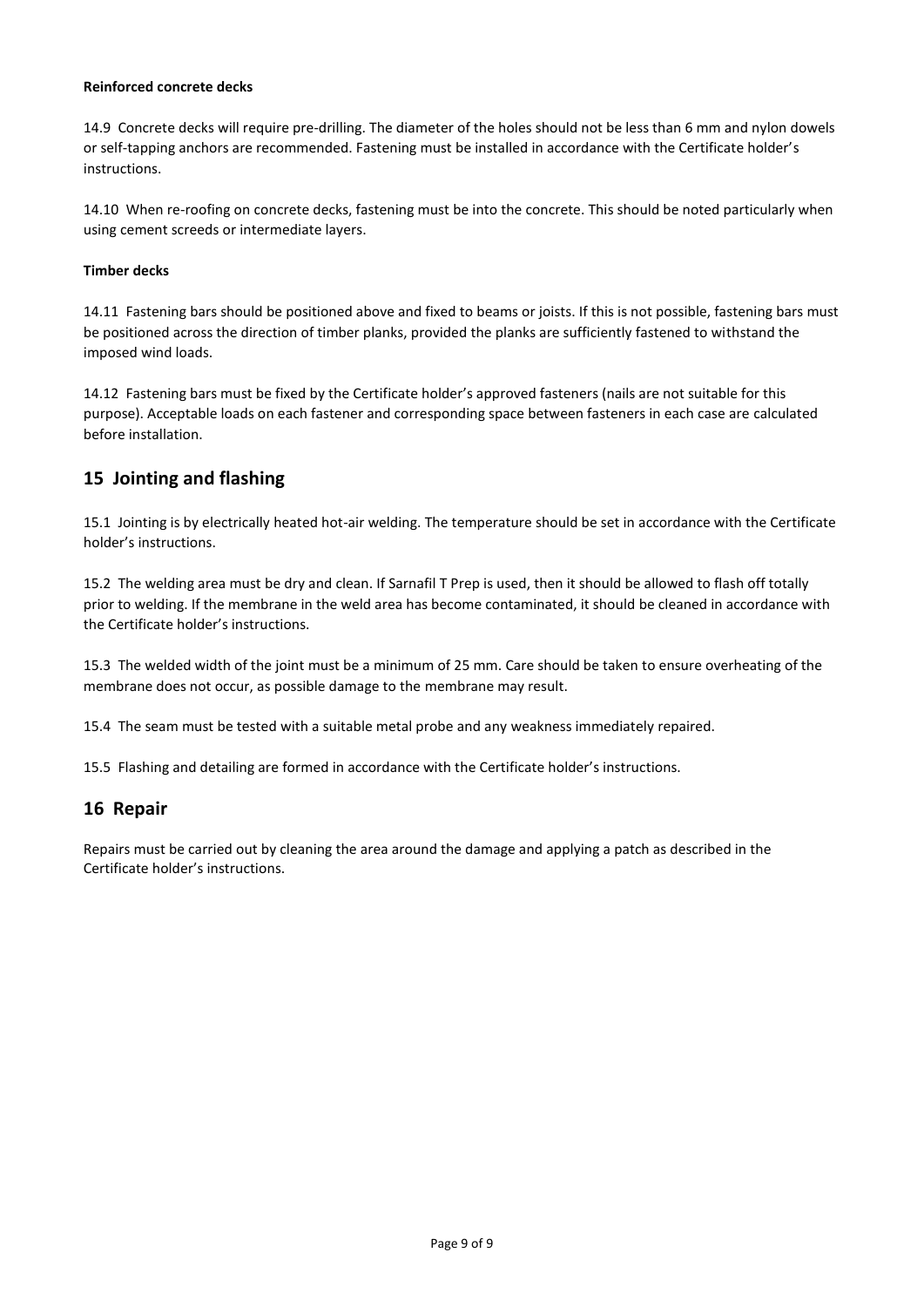# **17 Tests**

Tests were carried out and the results assessed to determine:

On Sarnafil S327-EL

- tensile strength and elongation
- resistance to tearing
- dimensional stability
- heat ageing (56 days at 80°C) followed by tensile strength and elongation
- UV ageing (500 light hours using UVB 313 lamps cycling 4 hours UV at 45°C and 4 hours condensation at 40°C) followed by tensile strength and elongation
- water soak (28 days) followed by tensile strength and elongation
- apparent density
- water vapour permeability
- ash content
- dynamic impact on hard and soft substrate
- static indentation on hard and soft substrate
- low temperature flexibility
- effectiveness of joints

#### On Sarnafil TS77

- tensile strength and elongation
- water absorption
- dimensional stability
- tear strength at -10°C, 18°C and 40°C
- heat ageing (90 days at 80°C) followed by tensile strength and elongation
- UV ageing (500 light hours using UVB 313 lamps cycling 4 hours UV at 45°C and 4 hours condensation at 40°C) followed by tensile strength and elongation
- static indentation on EPS and concrete
- dynamic indentation on EPS and concrete
- water vapour permeability
- water vapour resistance
- water pressure
- low temperature folding
- air pressure of joints
- tensile strength of joints
- 'T'peel of joints
- heat ageing (84days at 80°C) followed by low temperature folding
- UV ageing (500 light hours using UVB 313 lamps cycling 4 hours UV at 45°C and 4 hours condensation at 40°C) followed by low temperature folding
- heat ageing (28days at 80°C) followed by tensile strength of joints
- water soak (28 days at 60°C) followed by tensile strength of joints

# **18 Investigations**

18.1 Existing data on fire performance were evaluated.

18.2 The manufacturing process was evaluated, including the methods adopted for quality control, and details were obtained of the quality and composition of the materials used.

18.3 A visit to a site in progress was carried out to assess the practicability of installation.

18.4 Visits were made to existing sites in the UK to assess the performance in use of the Sarnafil S327-EL system.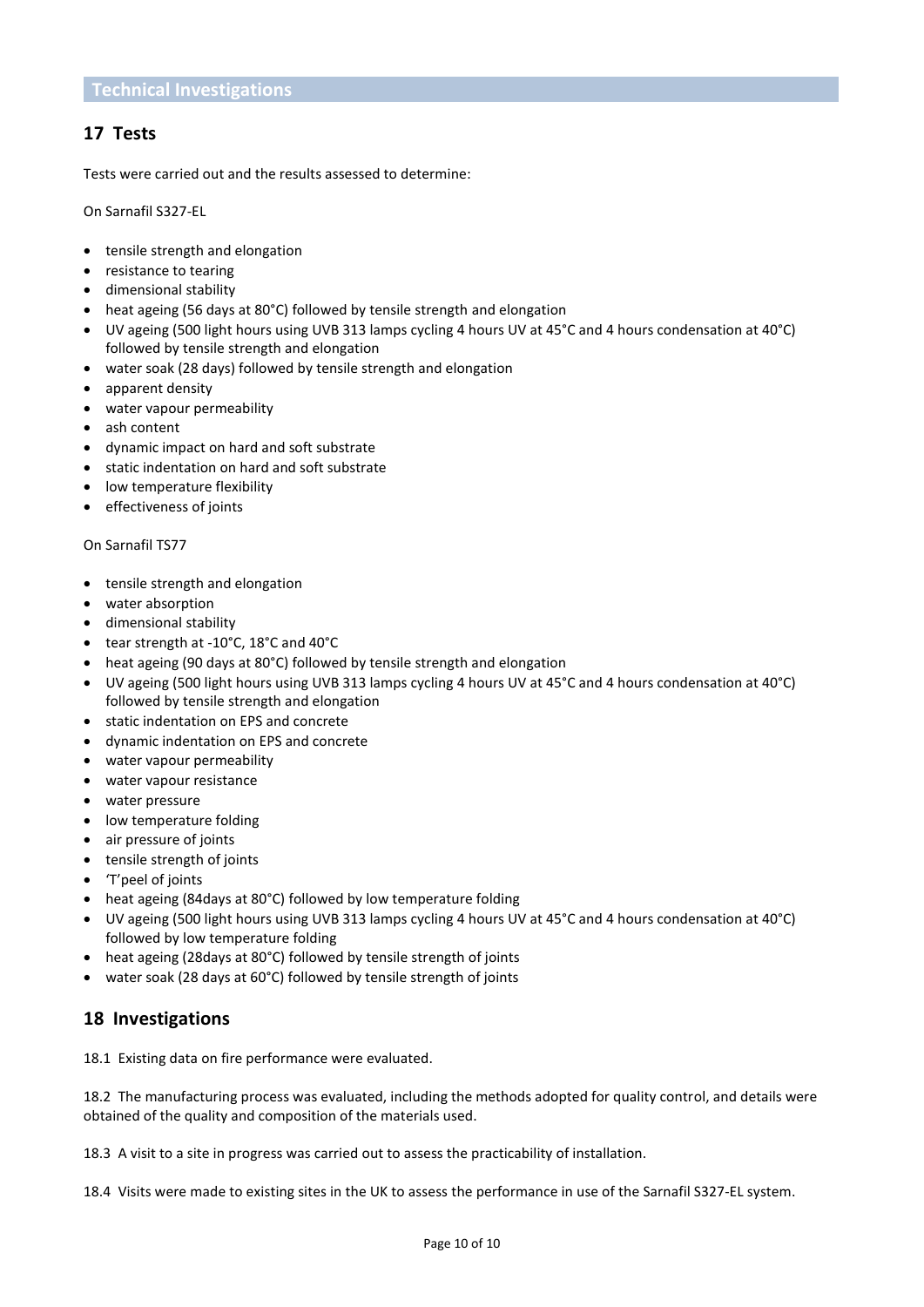18.5 Wind uplift test data on mechanically-fastened systems were assessed.

18.6 A reassessment of the Durability Statement was based on visits to existing sites in Switzerland and the UK and the results of tests conducted on unaged, naturally-aged and accelerated-aged material of similar formulation to Sarnafil S327-EL.

18.7 A reassessment of the Durability Statement was based on visits to existing sites in Europe and the results of tests conducted on Sarnafil TS77 unaged and naturally-aged material.

18.8 A user survey was carried out to assess the performance of the products in use.

### **Bibliography**

BS 6229 : 2003 *Flat roofs with continuously supported coverings — Code of practice*

BS 8000-4 : 1989 *Workmanship on building sites — Code of practice for waterproofing*

BS 8217 : 2005 *Reinforced bitumen membranes for roofing — Code of practice*

BS EN 1991-1-4 : 2005 + A1 : 2010 *Eurocode 1 : Actions on structures — General actions — Wind actions* NA to BS EN 1991-1-4 : 2005 + A1 : 2010 UK National Annex to *Eurocode 1 : Actions on structures — General actions — Wind actions*

BS EN 13956 : 2012 *Flexible sheet for waterproofing — Plastic and rubber sheets for roof waterproofing — Definitions and characteristics*

BS EN ISO 9001 : 2008 *Quality management systems — Requirements*

BS EN ISO 14001 : 2004 *Environmental management systems — Requirements with guidance for use*